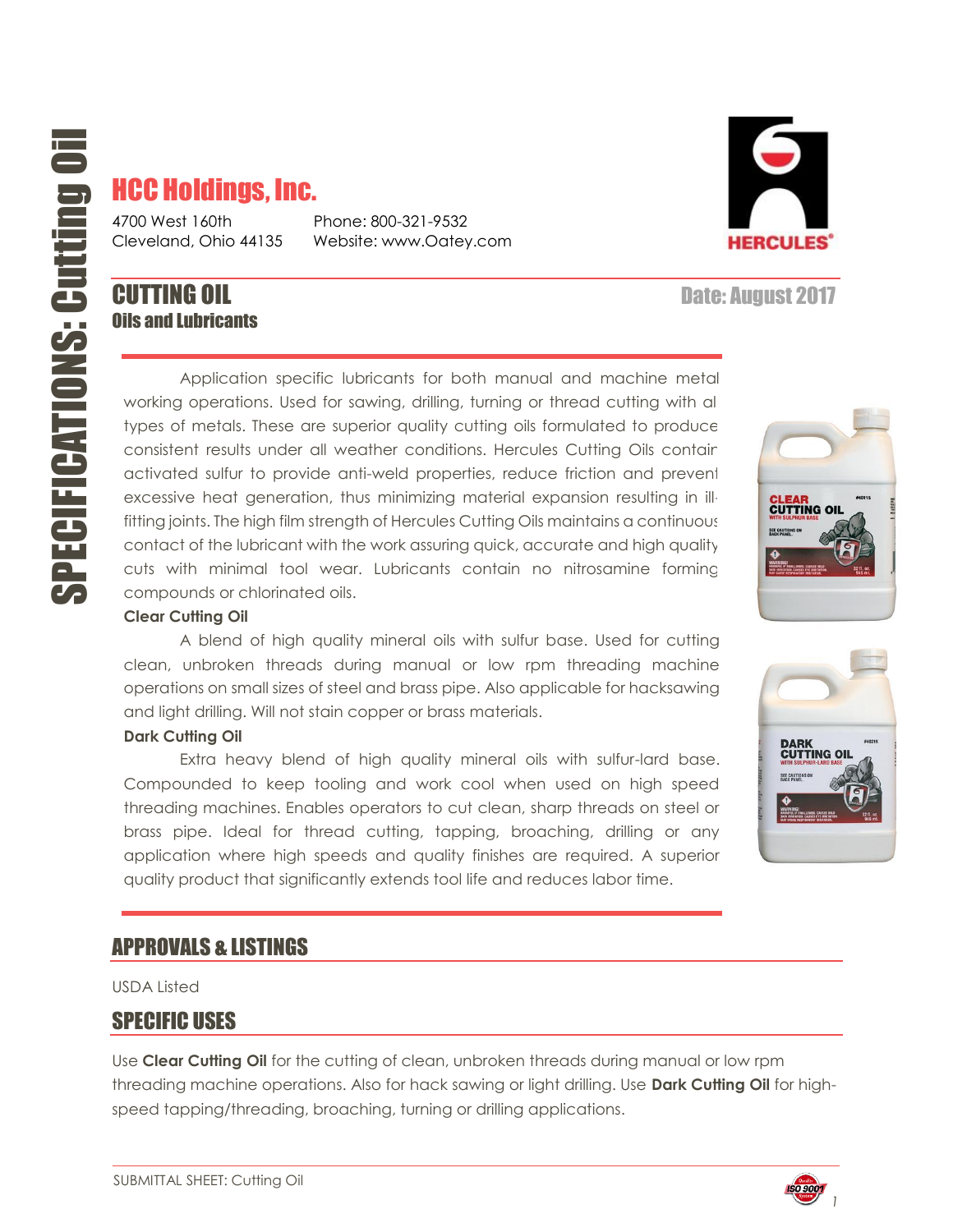### SPECIFIC APPLICATIONS\*

**Hercules Cutting Oils** are designed to improve quality and throughput of work, reduce friction, be an effective coolant and significantly increase tool life.

\*For special applications which may not be covered on this or other Oatey literature, please contact Oatey Technical Services Department by phone 1-800-321-9532, or fax 1-800-321-9535, or visit our technical database web-site at www.Oatey.com.

### DIRECTIONS FOR USE

- 1. Wear safety glasses with side shields to protect eyes from metal shavings.
- 2. Be sure to start the flow of oil before tooling is in contact with the work.
- 3. Oil flow should hit the point of friction for best results.
- 4. Always use properly ground chasers and dies with this quality cooling lubricant to obtain sharp, clean threads without burrs.

#### PHYSICAL PROPERTIES

| <b>Specific Gravity:</b> |  |
|--------------------------|--|
| Solubility in water:     |  |
| <b>Boiling Point:</b>    |  |
| Appearance/color:        |  |
| Odor:                    |  |
| Viscosity <sup>.</sup>   |  |

**Clear Dark** Specific Gravity: at 25°C .906 at 25°C .906 Insoluble insoluble in a linsoluble Boiling Point: 465-900°F 465-900°F Petroleum odor **Petroleum odor** 30-35 centipoises 45-50 centipoises

Light amber liquid **Dark brownish amber liquid** Dark brownish amber liquid

# SIZE & PACKING

| <b>STOCK NUMBER</b> | <b>SIZE</b> | <b>PACKING</b> | <b>WEIGHT/CASE</b> |
|---------------------|-------------|----------------|--------------------|
| <b>Clear</b>        |             |                |                    |
| 40110               | 1 pt.       | 24             | 28.6 lbs.          |
| 40115               | $1$ qt.     | 12             | 28.0 lbs.          |
| 40120               | 1 gal.      | 6              | 49.4 lbs.          |
| 40125               | 5 gal.      | $\mathbf{1}$   | 40.2 lbs.          |
| <b>Dark</b>         |             |                |                    |
| 40210               | 1 pt.       | 24             | 28.6 lbs.          |
| 40215               | $1$ qt.     | 12             | 28.0 lbs.          |
| 40220               | $1$ gal.    | 6              | 49.4 lbs.          |
| 40225               | 5 gal.      | $\mathbf{1}$   | 40.2 lbs.          |
| 40240               | 55 gal.     | $\mathbf{1}$   | 452.0 lbs.         |